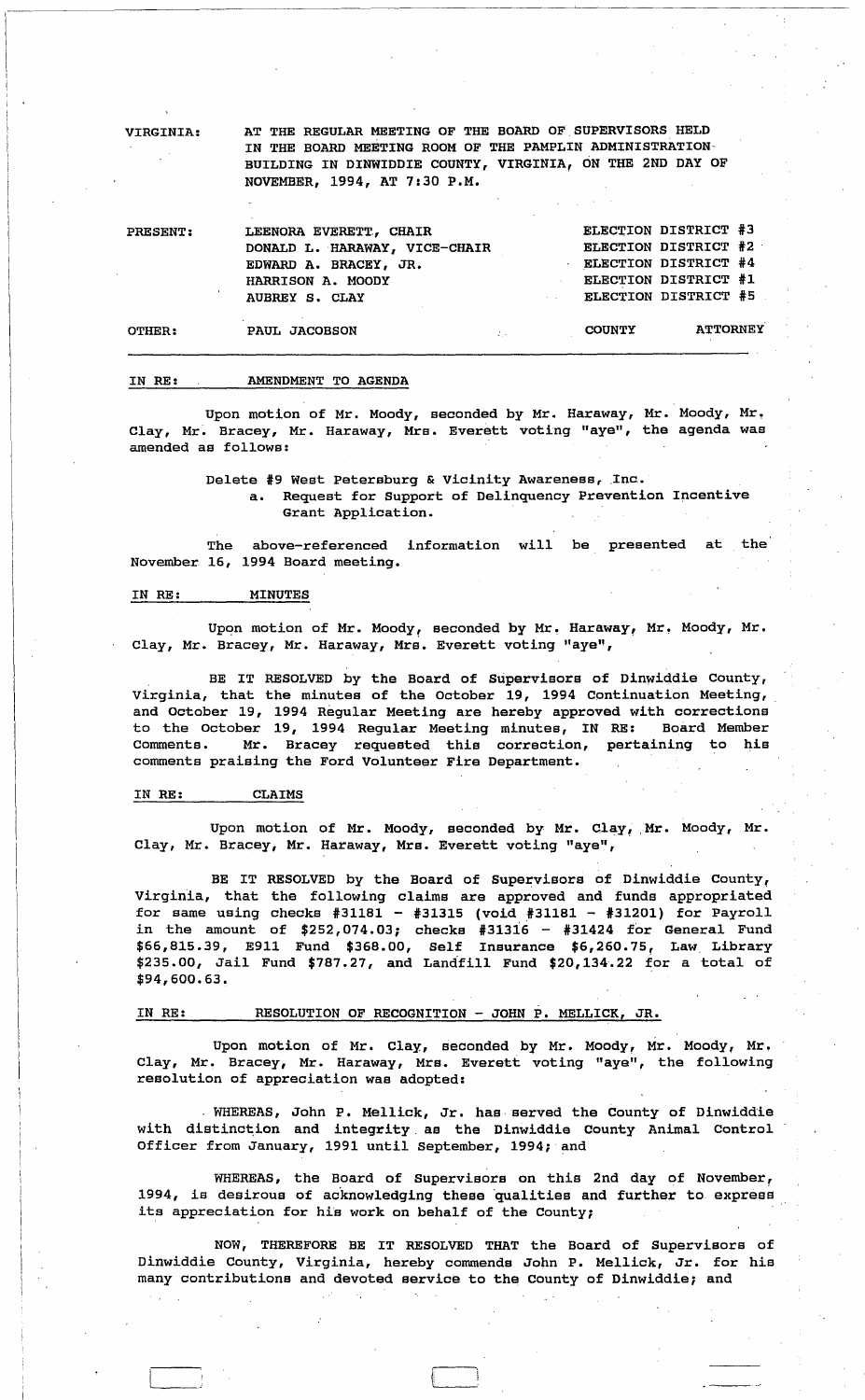$\label{eq:2.1} \frac{1}{\sqrt{2}}\int_{\mathbb{R}^3}\frac{1}{\sqrt{2}}\left(\frac{1}{\sqrt{2}}\right)^2\frac{1}{\sqrt{2}}\left(\frac{1}{\sqrt{2}}\right)^2\frac{1}{\sqrt{2}}\left(\frac{1}{\sqrt{2}}\right)^2\frac{1}{\sqrt{2}}\left(\frac{1}{\sqrt{2}}\right)^2.$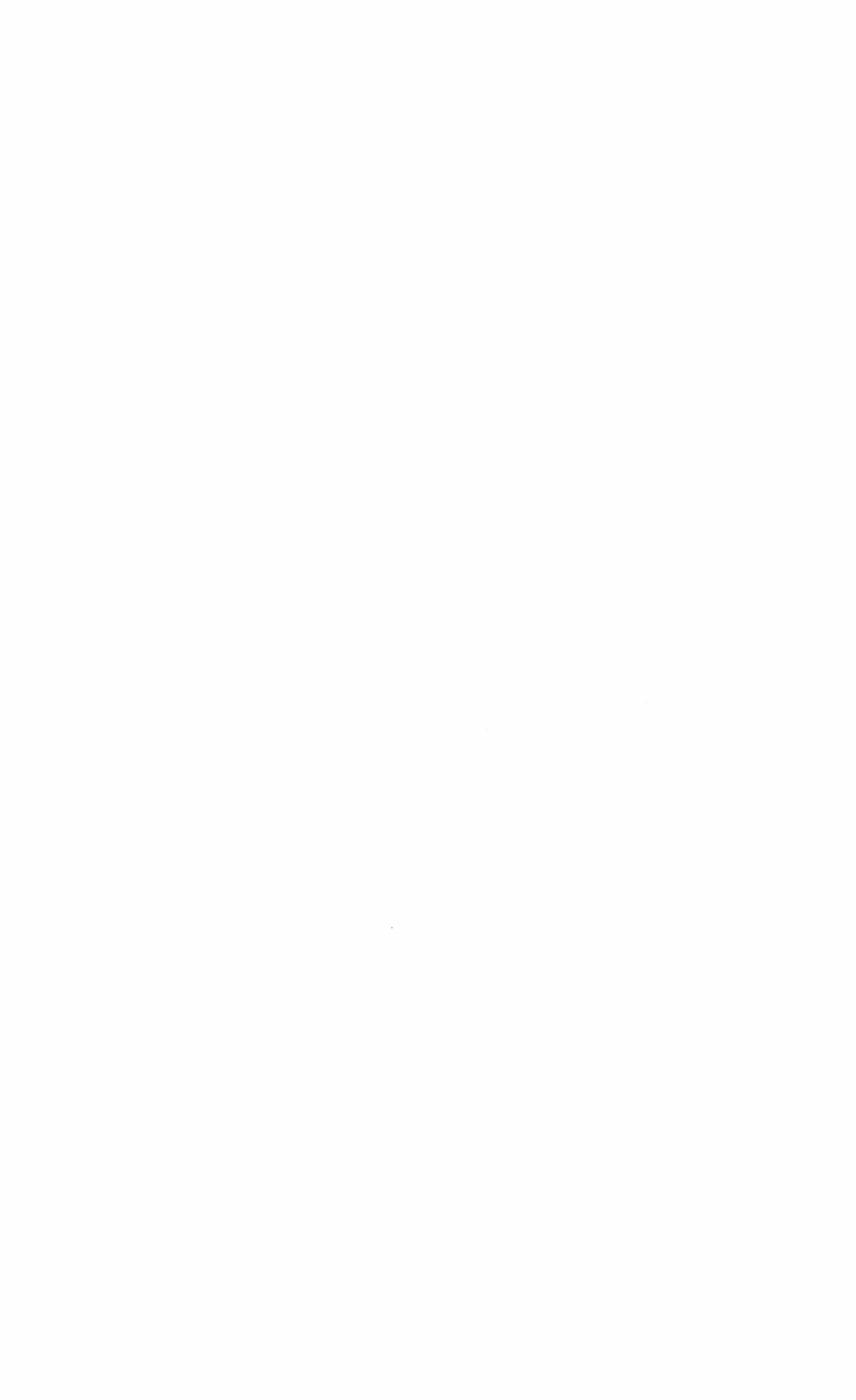BE IT FURTHER RESOLVED by the Board of Supervisors of Dinwiddie County, Virginia, that this resolution be delivered to John P. Mellick, Jr. and a copy spread upon the minutes of the meeting.

# IN RE: CITIZEN COMMENTS

No one signed up to speak.

IN RE: DISCUSSION WITH AREA LEGISLATORS -- SENATE BILL 2008 -- 3% BENEFIT INCREASE FOR CURRENT AND FUTURE RETIREES

Senator Stephen H. Martin, appeared before the Board and stated that years ago state employees were not taxed on their retirement pensions because they felt that they could not'contribute as much to their pensions as they should so the employees were not taxed to compensate for this. Then there had to be some changes made because Federal employees wanted the same benefit of not being taxed as the State employees. So now both<br>Federal and State employees are taxed on their retirement pensions. To Federal and State employees are taxed on their retirement pensions. compensate for being taxed, all retired constitutional officers and their employees and all professional school board retirees will get the 3% increase paid by the state. Retirees of the County, the Social Services, and non professional school board employees will not receive the increase unless the Board approves it and funds it.

Delegate Riley E. Ingram, came before the Board and stated that the reason that the General Assembly did not mandate that State and County employees both would get the increase is because the County would have to provide it for their employees.

Mrs. Everett wanted to know if the State would reimburse the County if they decided to give it to their employees. Senator Martin stated that the county would be responsible for the increase for their employees.

Delegate Jay W. DeBoer, stated that Constitutional Officers are a blend of state and County so the state will pick up their half of the increase and the locality must pick up the other.

Mr. Clay stated that the General Assembly may not have actually mandated the Board to pass the increase for county employees but feels like what other choice do they have. He stated that they would be bad guys if they didn't vote for the increase; so they haven't been mandated, but what choice do they have.

Mr. Haraway stated that he did not understand why the General Assembly thought' that this increase was necessary. He stated that the Virginia Retirement Plan is a "Cadillac Retirement Plan". Other businesses could not afford to pay anywhere near the 20% that Virginia pays toward their employees retirement plans and pay for social security. In July employees received a 3% living increase; now they get another 3% increase just five months later. That is a 6% increase in just a few months and he knows of no one else that has ever received an increase like that. He stated that if something is not done to bring the retirement plan under control, there is going to be a real problem in the future.

Mr. Bracey stated that he does not feel at all that the Virginia Retirement Plan is a "Cadillac Plan". comparing private industry to us. He feels that Mr. Haraway is

Delegate DeBoer disputed that our retirement program is a "Cadillac Plan". He stated that there was a 3% cost of living raise in Cadiffic fian . As stated that there was a the taxability of certain pensions. This is pension. increase is to make up for the average tax rate on a

Mr. Haraway disagreed with Delegate DeBoer; he still feels like it is a "Cadillac Plan". He really felt that the early retirement program that went through in 1991 was ridiculous.

senator Martin stated that he was not the type of person to give and give and give to State Employees but he felt by no means was this a "Cadillac Plan". He stated that the Board was not given a mandate to pass

I'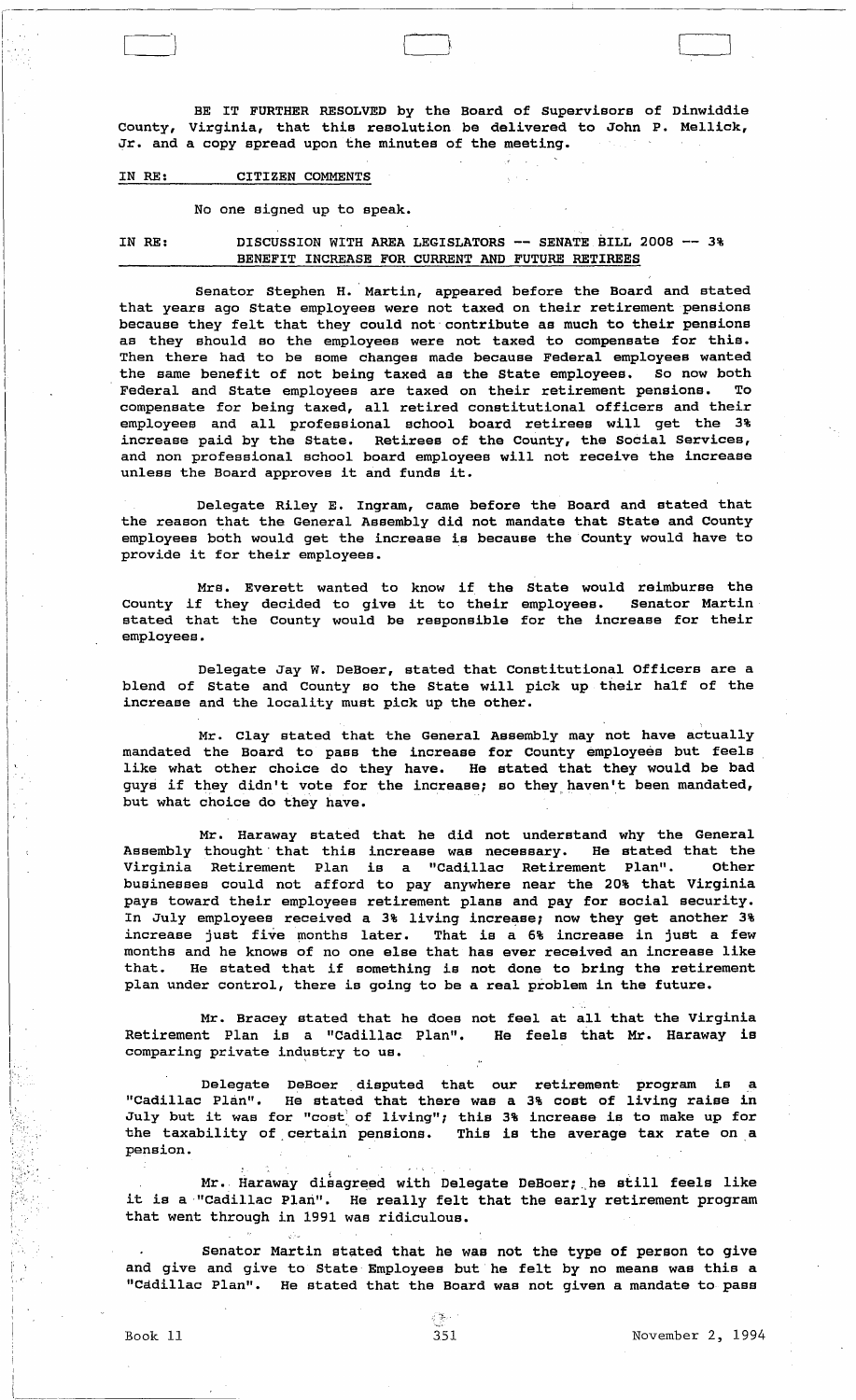this but he had a moral obligation to make when this was in the decision process and he felt like it was a good idea to give the employees the 3% increase.

Mrs. Everett stated that Senator Martin had a moral obligation to his state employees and the Board had a moral obligation to their employees. She also stated that at the Board's next meeting, November 16, 1994 at 2:00 P.M., they would take action on the issue.

## IN RE: LEGISLATIVE ISSUES

1. Mrs. Everett asked Delegate Ingram if there would be any delay on the Enactment date of the Right to Farm Legislation. Delegate Ingram stated that the original Bill was to take affect this year and' then they amended it to take affect in April of 1995 so it will give the Counties time to make the proper arrangements.

2. Senator Martin brought up the subject of the Blue Ribbon Strike Force, which is the Governor's Commission on Government Reform. Delegate DeBoer stated that the Blue Ribbon Strike Force is recommending to the General Assembly the closure of Central State Hospital, and it could be a considering locating a correctional facility there.

Delegate DeBoer stated that no action has been taken on the issue of closing Central State Hospital. The Department of Mental Health is opposing it and it is being looked at by the Department of Planning and Budget for a way to save money. Delegate DeBoer stated that 2,700 jobs would be lost.

Delegate Ingram stated that if it is closed it will be a very long time away.

## IN RE: WEST PETERSBURG CDBG - PROPOSED PROGRAM DESIGN CHANGES

This being the time and place as advertised in the Dinwiddie Monitor on October 26, 1994 for the Board of Supervisors to conduct a public hearing to consider the proposal of changing several areas of the program design of the West Petersburg Neighborhood Improvement Project.

Mr. Wayne Knox, Director of Planning, advised the Board that the existing design was approved by contract with the Department of Housing and Community Development on November 17, 1992. This original design was executed with citizen input as required by state and Federal laws. The proposed changes are as follows:

1. Eliminate the closing and cul-de-sacing of Dinwiddie, Nottoway, and Surry Avenues.

2. Eliminate site development of County-owned land (9.1 acres).

3. Purchase 16 existing residential structures and demolish; Clear land and prepare for development of 10 housing sites. This land preparation shall include new curb and gutters and cul-de-sacing of road.

#### STAFF RECOMMENDATION:

 $\sim$   $\sim$ 

These changes are being initiated with previous input and consultation from neighborhood residents and local and state officials. Therefore, staff requests that the proposed changes to the program design of the West Petersburg Neighborhoods Improvement Project be approved.

Mr. Knox also stated that Jim McClure, from Crater Planning District Commission and Derrick Johnson, from J .K. Timmons & Associates, were available for any questions that the Board may have.

Mrs. Everett asked if anyone would like to comment.

The following people spoke in favor of the amendment;

1. James E. Wells - 25810 Nottoway Avenue, Petersburg.

2. Reverend Peter R. Jeffery, Acting President of WPVA.

3. Margaret Seward.

 $\begin{aligned} \mathbb{R}^{(1)} \xrightarrow{\text{argmax}} \mathbb{R}^{(1)} \xrightarrow{\text{argmax}} \mathbb{R}^{(1)} \xrightarrow{\text{argmax}} \mathbb{R}^{(1)} \xrightarrow{\text{argmax}} \mathbb{R}^{(1)} \xrightarrow{\text{argmax}} \mathbb{R}^{(1)} \xrightarrow{\text{argmax}} \mathbb{R}^{(1)} \xrightarrow{\text{argmax}} \mathbb{R}^{(1)} \xrightarrow{\text{argmax}} \mathbb{R}^{(1)} \xrightarrow{\text{argmax}} \mathbb{R}^{(1)} \xrightarrow{\text{argmax}} \mathbb{R}^{(1)} \xrightarrow{\text{argmax}} \mathbb{R}$ 

لأرابط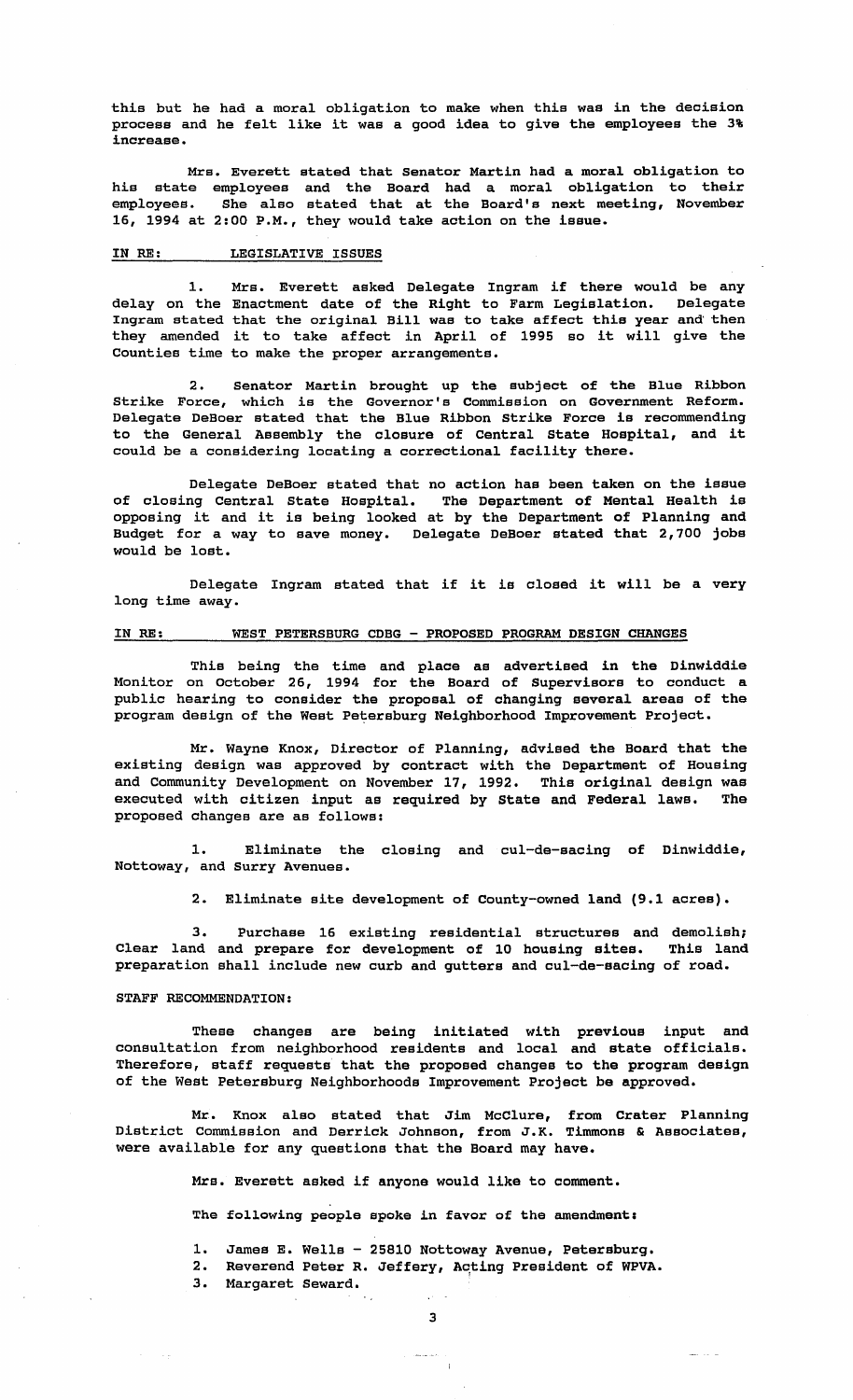4. Kate Robinson - 25815 Nottoway Avenue, Petersburg.<br>5. Charlie Nicholas.

潮水学(http://go.go

Charlie Nicholas.

 $\overline{\phantom{a}}$  ) and  $\overline{\phantom{a}}$  ) and  $\overline{\phantom{a}}$  (  $\overline{\phantom{a}}$  ) and  $\overline{\phantom{a}}$  (  $\overline{\phantom{a}}$  ) and  $\overline{\phantom{a}}$  (  $\overline{\phantom{a}}$  ) and  $\overline{\phantom{a}}$  (  $\overline{\phantom{a}}$  ) and  $\overline{\phantom{a}}$  (  $\overline{\phantom{a}}$  ) and  $\overline{\phantom{a}}$  (  $\overline{\phantom{a}}$ 

Bruce Archer, Namozine Volunteer Fire Department present and stated that he was in favor of them not closing He stated that it would be impossible to provide service for the citizens that live on those streets if they were closed. Chief, was the streets.

Mr. Bracey stated that he wanted more information on the vacant lots that the County owns and expressed that he was concerned about how they will be taken care of. He just wanted reassurance that in a year or. two Mr. Knox wouldn't be coming before the Board asking for funds to maintain the empty lots.

Mr. Knox assured Mr. Bracey that no more funds would be asked for other than what is already in the grant.

Upon motion of Mr. Bracey, seconded by Mr. Moody, Mr. Moody, Mr. Clay, Mr. Bracey, Mr. Haraway, Mrs. Everett voting "aye",

BE IT RESOLVED by the Board of Supervisors of Dinwiddie County, Virginia, the following changes are made to the program design of the west Petersburg Neighborhood Improvement Project:

1. Eliminate the closing and cul-de-sacing of Dinwiddie, Nottoway, and Surry Avenues.

2. Eliminate site development of County-owned land (9.1 acres).

3. Purchase 16 existing residential structures and demolish; Clear land and prepare for development of 10 housing sites. This land preparation shall include new curb and gutters and cul-de-sacing of road.

THE CHAIRMAN RECESSED THE MEETING AT 8:55 P.M. AND RECONVENED AT 9:05 P.M.

## IN RE: COUNTY PERSONNEL POLICY - POSITION VACANCY

Upon motion of Mr. Clay, seconded by Mr. Bracey, Mr. Moody, Mr. Clay, Mr. Bracey, Mr. Haraway, Mrs. Everett voting "aye",

BE IT RESOLVED by the Board of Supervisors of Dinwiddie county, Virginia, the County personnel policy is hereby amended to add: Qualified County employees may be appointed to vacancies within their department without public advertising of the vacancy but with public .posting at the County Administration Building.

IN RE: ACCEPTANCE OF DONATION OF BREATHING APPARATUS FROM WALMART DISTRIBUTION CENTER

Upon motion of Mr. Haraway; seconded by Mr. Moody, Mr. Moody, Mr. Clay, Mr. Bracey, Mr. Haraway, Mrs. Everett voting "aye",

BE IT RESOLVED by the Board of Supervisors of Dinwiddie County, Virginia, the donation of four complete self-contained breathing apparatus and four spare air bottles to the County from Wal-Mart Distribution Center is accepted with great appreciation.

# IN RE: FUNDING OF FIRE APPARATUS FOR FORD VOLUNTEER FIRE DEPARTMENT

Upon motion of Mr. Bracey, seconded by Mr. Clay, Mr. Moody, Mr. Clay, Mr. Bracey, Mr. Haraway, Mrs. Everett voting "aye",

BE IT RESOLVED by the Board of Supervisors of Dinwiddie county, Virginia, that the order be placed for the Ford Fire Truck through Pierce Manufacturing with payment being due upon delivery.

# IN RE: FUNDING OF SELF CONTAINED BREATHING APPARATUSES

 $\frac{1}{2}$  ,  $\frac{1}{2}$  ,  $\frac{1}{2}$  ,  $\frac{1}{2}$  ,  $\frac{1}{2}$  ,  $\frac{1}{2}$  ,  $\frac{1}{2}$  ,  $\frac{1}{2}$  ,  $\frac{1}{2}$  ,  $\frac{1}{2}$  ,  $\frac{1}{2}$  ,  $\frac{1}{2}$  ,  $\frac{1}{2}$  ,  $\frac{1}{2}$  ,  $\frac{1}{2}$  ,  $\frac{1}{2}$  ,  $\frac{1}{2}$  ,  $\frac{1}{2}$  ,  $\frac{1$ 

Mr. Charles W. Burgess, Jr., County Administrator, suggested to the Board that the County purchase however many breathing apparatuses needed at this time and then wait to purchase the remainder in the next fiscal year.

έň,

Book 11

E Kracy

L\_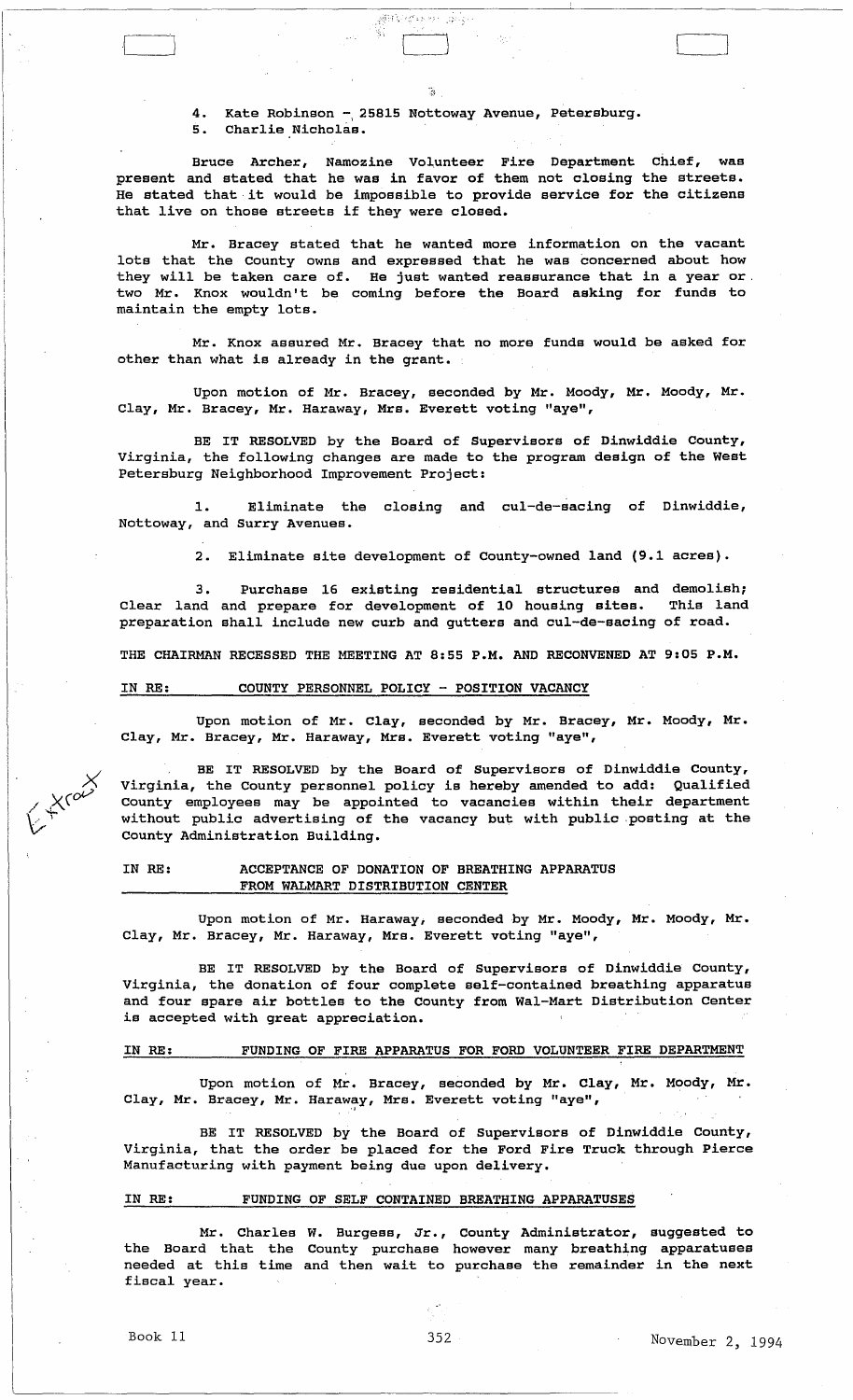Mr. Clay doesn't feel that it is necessary to replace all of the apparatuses at this time. He feels that the amount of apparatuses needs to be investigated.

Mr. Bracey wants to know how many companies submitted bids for the apparatuses. He felt that some of the other companies should be 100ked into because if something happens to the equipment where is there a service center.

Mr. Burgess advised the Board that he would look into how many apparatuses are needed at this time and report back to the Board at the next Board meeting.

#### IN RE: COUNTY ADMINISTRATOR COMMENTS

Mr. Charles W. Burgess, Jr., County Administrator, stated that the Architects would be at the November 16, 1994 meeting to present the plans for the school CIP Program. The information from the Financial Advisor will be available at the end of November.

Mrs. Everett stated that she thought it would be in the best interest of the Board if they scheduled a workshop with the School Board to discuss the renovations.

Mr. Clay feels that the Board needs to hear from the Financial Advisor before meeting with anyone.

Mr. Burgess stated that the School Board wanted to sit down and talk to the Board of Supervisors before anything else is decided.

The Board of Supervisors agreed to meet with the School Board on Thursday, November 10, 1994 at 7:00 P.M. in the Extension Office Meeting Room to discuss the proposed CIP Program for the school system.

## IN RE: ADOPTION OF REGIONAL ORDINANCE - ENFORCEMENT FOR DISPLAY OF LOCAL VEHICLE LICENSES

Upon motion of Mr. Haraway, seconded by Mr. Moody, Mr. Moody, Mr. Clay, Mr. Bracey, Mr. Haraway, Mrs. Everett voting "aye",

BE IT RESOLVED by the Board of Supervisors of Dinwiddie County, Virginia, this 2nd day of November, 1994, that it hereby authorizes and directs the County Administrator, or his designee, to pursue with appropriate officers of Chesterfield County, Prince George County, the City of Colonial Heights, the City of Petersburg, and the city of Hopewell, the establishment of a Regional Compact for enforcement of local motor vehicle license requirements.

# IN RE: CO-COMPOSTING FACILITY - COMMITTEE TO SELECT PROPOSAL

Mr. Charles W. Burgess, Jr., County Administrator stated that the deadline for the proposals to review the County Co-Composting Facility was extended to November 10, 1994 at 2:00 P.M. and a selection Committee needs to be made up. He stated that it was given that he, Mrs. Ralph, Ass't County Administrator, and Dennis E. King, Director of Sanitation would be on the committee.

Mr. Burgess would like for the review of the proposals by the committee to be done by Thanksgiving and to schedule interviews the first week in December.

Mr. Bracey stated that he was not interested in serving on the Committee but would like to nominate Mr. Tommy VanPelt to serve.

Mr. Moody nominated Mr. Granville Maitland.

Mr. Clay stated that he would also serve on the Committee.

Upon motion of Mr. Bracey, seconded by Mr. Moody, Mr. Moody, Mr. Clay, Mr. Bracey, Mr. Haraway, Mrs. Everett voting "aye",

 $\times$ *x(ov'*   $\leftarrow$ 

للدائب للأ

 $\overline{1}_{\rm{max}}$  ,  $\overline{1}_{\rm{max}}$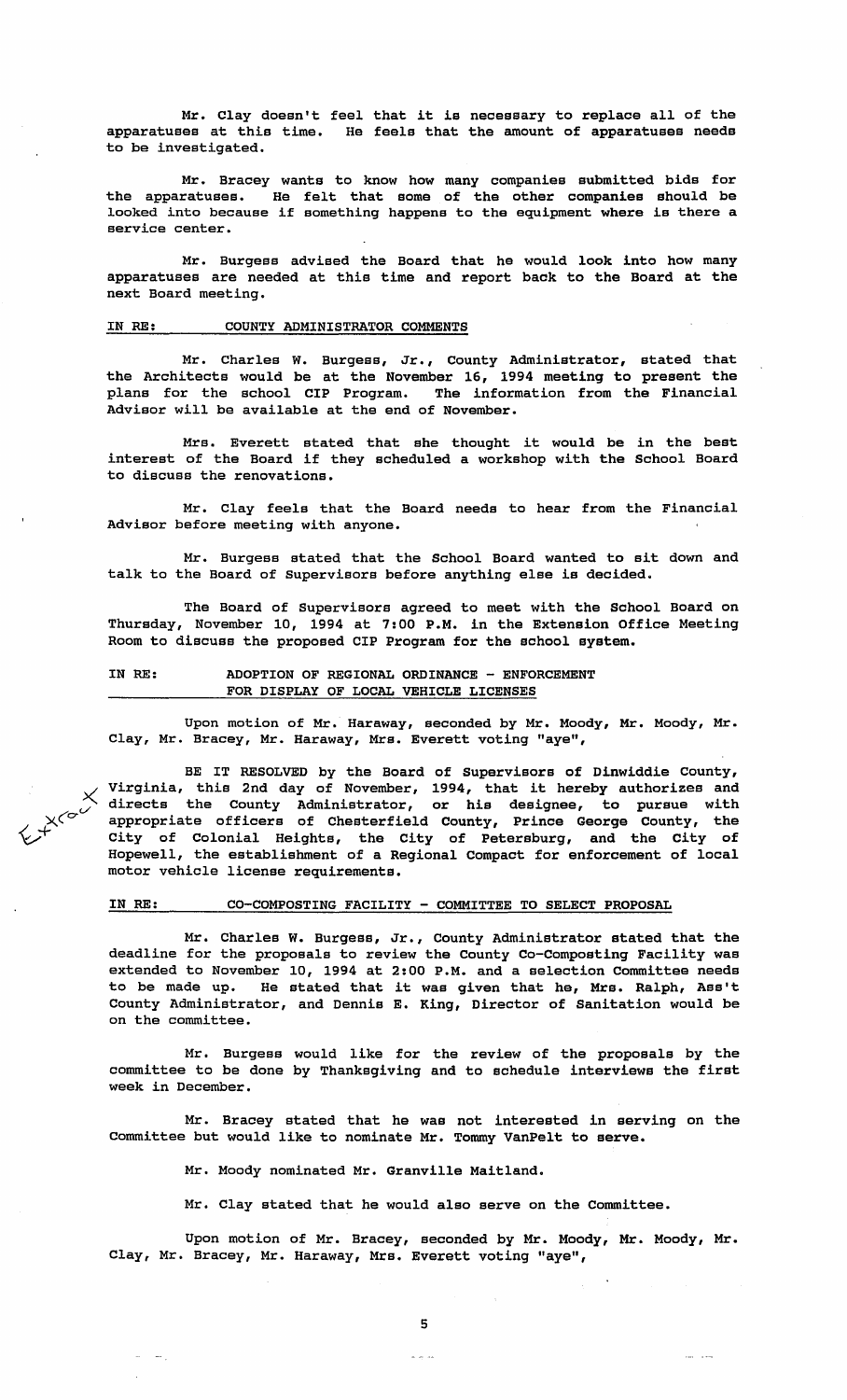BE IT RESOLVED by the Board of Supervisors of Dinwiddie County, Virginia, that Mr. Tommy VanPelt and Mr. Granville Maitland be appointed as citizen representatives to serve on the Selection Committee for the Co-Composting Facility.

 $\sim$  ,  $\sim$   $\sim$   $\sim$   $\sim$   $\sim$   $\sim$   $\sim$ 

Mrs. Everett asked Mr. VanPelt, who was present in the audience if he would agree to serve. Mr. VanPelt said "Yes".

### IN RE: ROOF REPLACEMENT/REPAIR - LANDFILL AND ANIMAL SHELTER

Mrs. Wendy Weber Ralph, Ass't County Administrator, stated that the Board had awarded a contract back in February to replace the roof at the Landfill and the work still has not been done. She requested authorization to go back to the next low bidder or work with the County's maintenance contractor on a time and materials basis.

work, and with the weather getting colder, something needs to be done about it. Mrs. Ralph stated that the contractor just won't come and do the

Mr. Bracey suggested that a letter be sent to the contractor giving him seven working days to come and start the job.

Mrs. Ralph stated that she has written the gentlemen a letter on two other occasions requesting the work to be done and nothing has been done, but she will give him one more chance.

Upon motion of Mr. Clay, seconded by Mr. Haraway, Mr. Moody, Mr. Clay, Mr. Bracey, Mr. Haraway, Mrs. Everett voting "aye",

BE IT RESOLVED by the Board of Supervisors of Dinwiddie County, Virginia, that a letter will be sent to Walter Witt, Contractor, stating that he has seven working days from the date of the letter to complete the work to the roof at the Landfill and Animal Shelter Facility; and

BE IT FURTHER RESOLVED by the Board of Supervisors of Dinwiddie County, Virginia, that if the work is not completed within the required time frame, then the work will be contracted with B & J Enterprises ona time and materials basis.

#### IN RE: BOARD MEMBER COMMENTS

Mr. Haraway inquired about the status of the Courthouse Project and the Sewage Treatment Plant.

Mr. Burgess, County Administrator, advised him that Hening, Vest and Covey had finished their interviews with the departments and surveying of property will commence next week.

Mr. Burgess stated that he has not heard anything further from Mr. Jack Eubank, Executive Director, Dinwiddie County Water Authority, dealing with the Rohoic Wastewater Plant. Mr. Burgess stated that he had discussed extensively the situation with other localities. .

Mr. Bracey wanted to know if Mr. Burgess has met with petersburg in reference to their Sewage Treatment Plant.

Mr. Burgess stated that he has not met with Mrs. Lemmie yet but it will take place next week. He has talked with Colonial Heights and Chesterfield individuals and there seems to be a little lack of information from those localities at this point. Mr. Burgess feels that it seems realistic for it to be taken care of on a Regional Basis.

Mrs. Everett reminded the·Board at the Fort Lee Officers Club on Wednesday, November 30, 1994 at 5:30' P.M. the annual meeting for the . Crater Planning District will take place. She hoped that all Board members would be able to attend.

Mrs. Everett also reminded everyone that Dinwiddie Day in the Park would be on saturday, November 5, 1994 at the Virginia Motorsports Park. Recognition for the Volunteers would be at 4:00 P.M. Bruce Archer, Namozine Volunteer Fire Department Chief, asked Mrs. Everett to tell

 $\mathbb{R}^n$ 

Hours